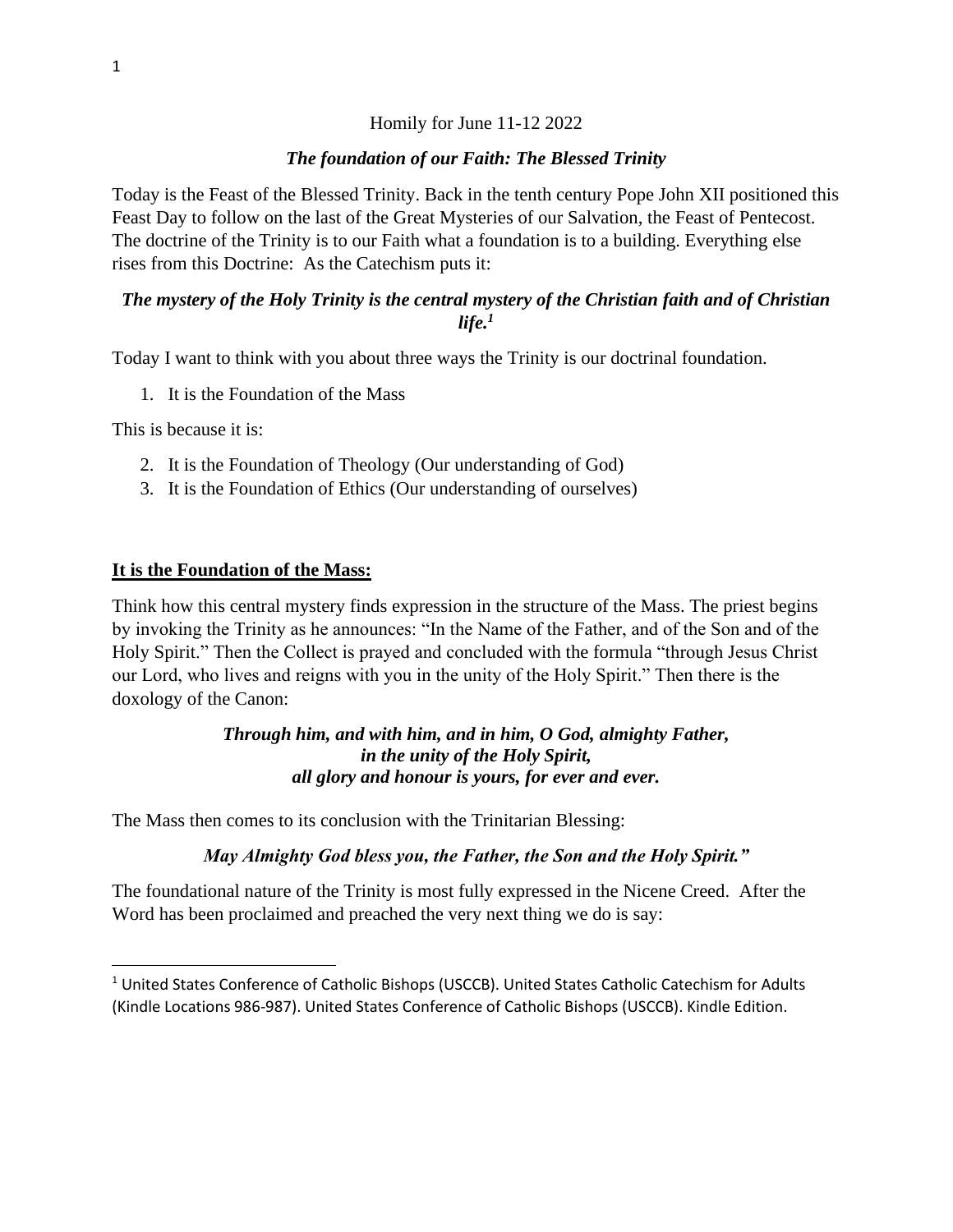## **"I believe in God, Father, Son and Holy Spirit."**

Whenever the Church gathers for Mass the foundation is Trinitarian.

## **Foundation of all Theology**

Tertullian, who died in 240 was the first theologian to use the term Trinity. He explained the Trinity in a metaphor. God the Father he described as "the deep root, the Son as the shoot that breaks forth into the world, and the Spirit as that which spreads beauty and fragrance."

Here is another way to think of the Trinity. There is a Father in heaven who loves us, a Brother-Saviour who died for us, and the Holy Spirit who helps us."

Here is a saying and a metaphor that help us understand the Trinity but they are imperfect. This is because God is pure Spirit, and all our earthly analogies fall far short of describing Him as He really is.

This is why the Church in the Nicene Creed, does not employ metaphorical but theological language in professing Trinitarian faith.

Theology is the way we approach God on His terms rather than our own. Thus, though there's no easy way of going about it, we can't go deep in our faith unless we're willing to take on the task of theology to some degree. The ultimate truth about God cannot be dependent on anything other than God. In Jesus Christ God has revealed to us His eternal identity because he has told us His name. At the end of Saint Matthew's gospel (28: 19), Jesus commands His disciples to baptize "in the name" of the Blessed Trinity: the Father, the Son, and the Holy Spirit.

Notice that He does not speak of these as three titles, but as a single name. In the culture of ancient Israel, one's name was equivalent to one's identity. This single name, then, reveals Who God is from all eternity. He is Father, Son, and Holy Spirit. Now, you might reasonably object, those titles are dependent on creation. Are not "Father" and "Son" mere analogies with earthly familial roles? No. In fact, that's precisely backwards. Rather, the earthly roles of father and son are living metaphors for something divine and eternal. God Himself is, somehow, eternally, perfectly a family.

St John Paul II expressed this well:

## *"God in His deepest mystery is not a solitude, but a family, since He has in Himself fatherhood; motherhood sonship, and the essence of the family, which is love."*

Did you catch that? God, then, is not like a family; God is the true family. From eternity, God alone possesses the essential attributes of a family, and the Trinity alone possesses them in their perfection. Earthly households have these attributes, but imperfectly.

When we look at creation it does tell us something about the Trinity. Artwork always reveals a hint of the character of the artist. So we can learn more about Who God is by observing what He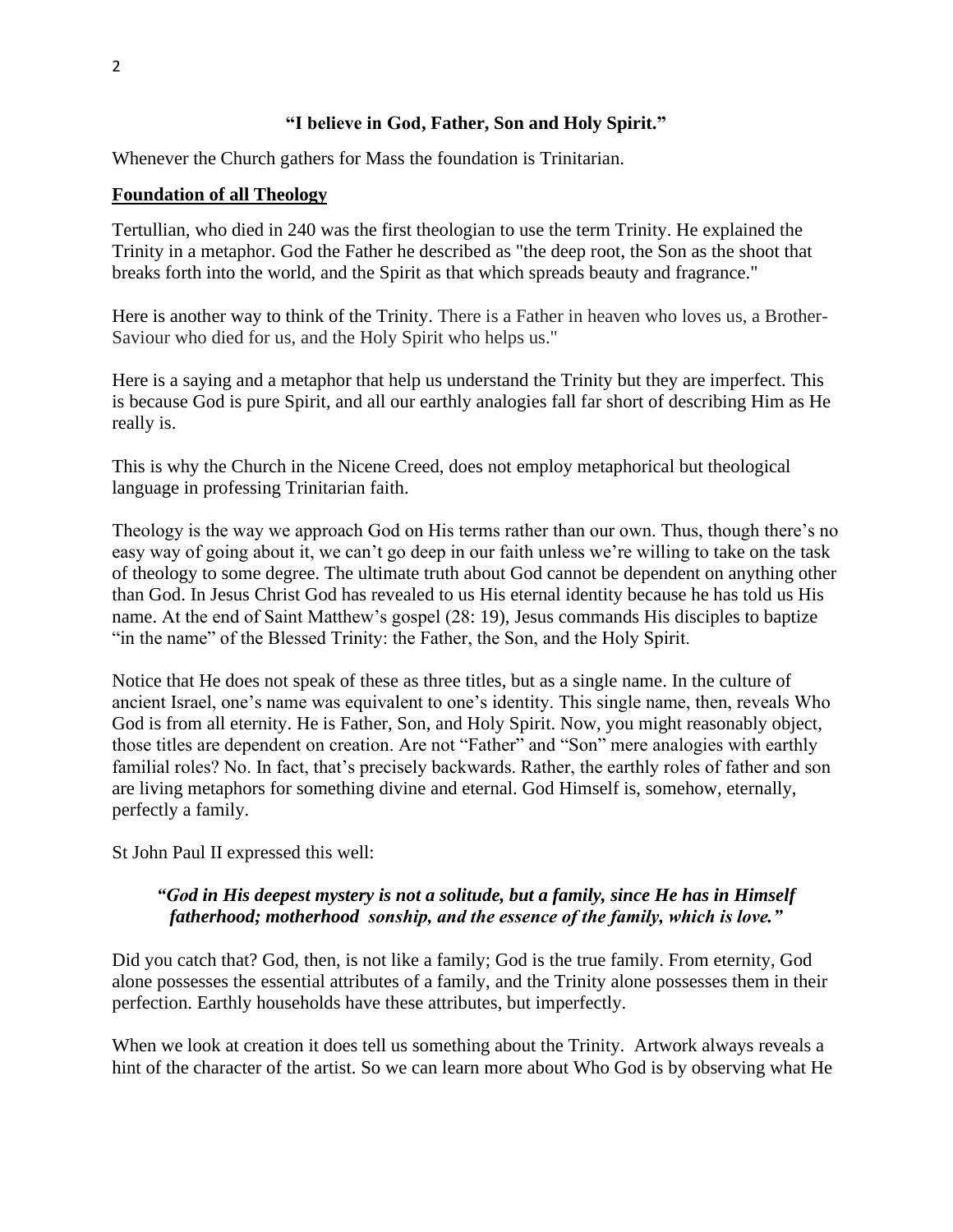does. The process works in reverse as well. We can learn more about creation, redemption, and the works of God by studying them in the light of His self-revelation.

Because the Trinity reveals the deepest dimension of Who God is, it also reveals the deepest meaning of what God does. The mystery of the Trinity is "the central mystery of Christian faith and life," says the Catechism of the Catholic Church. "It is the mystery of God in Himself. It is therefore the source of all the other mysteries of faith, the light that enlightens them." Thus, our understanding of God as family should also profoundly affect our understanding of all His works. In everything that exists, we may discern— with the eyes of faith— a familial purpose, what the theological tradition calls "the footprints of the Trinity." Reflection on the mystery of God and the mysteries of creation, then, becomes mutually enhancing. Says the Catechism:

# *"God's works reveal Who He is in Himself; the mystery of His inmost being enlightens our understanding of all His works. So it is, analogously, among human persons. A person discloses himself in his actions, and the better we know a person, the better we understand his actions"*

## **Foundation in Ethics**

This in turn leads to our third foundation. Our foundation in ethics. Ethics is the study of how we order our lives in light of theology. Understanding therefore who God is, helps us to understand who we are. For we are the part of creation that is to most fully reflect the image and character of God. In the Psalm appointed for today David celebrates that we have been made a little lower than God and have been crowned with glory and honour.

How is the glory and honour expressed? We too have a Trinitarian nature. We are meant to live a life where we celebrate we have a unified nature but is meant to relate to three persons.

When we look to the Cross we see this vividly portrayed. We are meant to grow in knowing God and relating to him, as we see expressed in the vertical dimension. We are to relate to ourselves as we see expressed in the place where there vertical and horizontal meet. Thirdly we are to relate to others as we see expressed in the horizontal dimension of the Cross.

When we think about this in relation to the Trinity I like to say to children: God the Father from heaven sent the Son all the way down into this world and into our hearts so that through the Holy Spirit God's love would be poured out on the world. This is another way of saying: "There is a Father in heaven who loves us, a Brother-Saviour who died for us, and the Holy Spirit who helps us."

This is what God desires to then accomplish through us. As the Love of the Father is poured into our hearts through the presence of Jesus we in turn are inspired by the Holy Spirit to extend that love out into the world by the way we live.

The problem for us humans is that we have difficulty keeping before us how we are to be a reflection of the Trinity. We can become so absorbed with ourselves that we forget God and